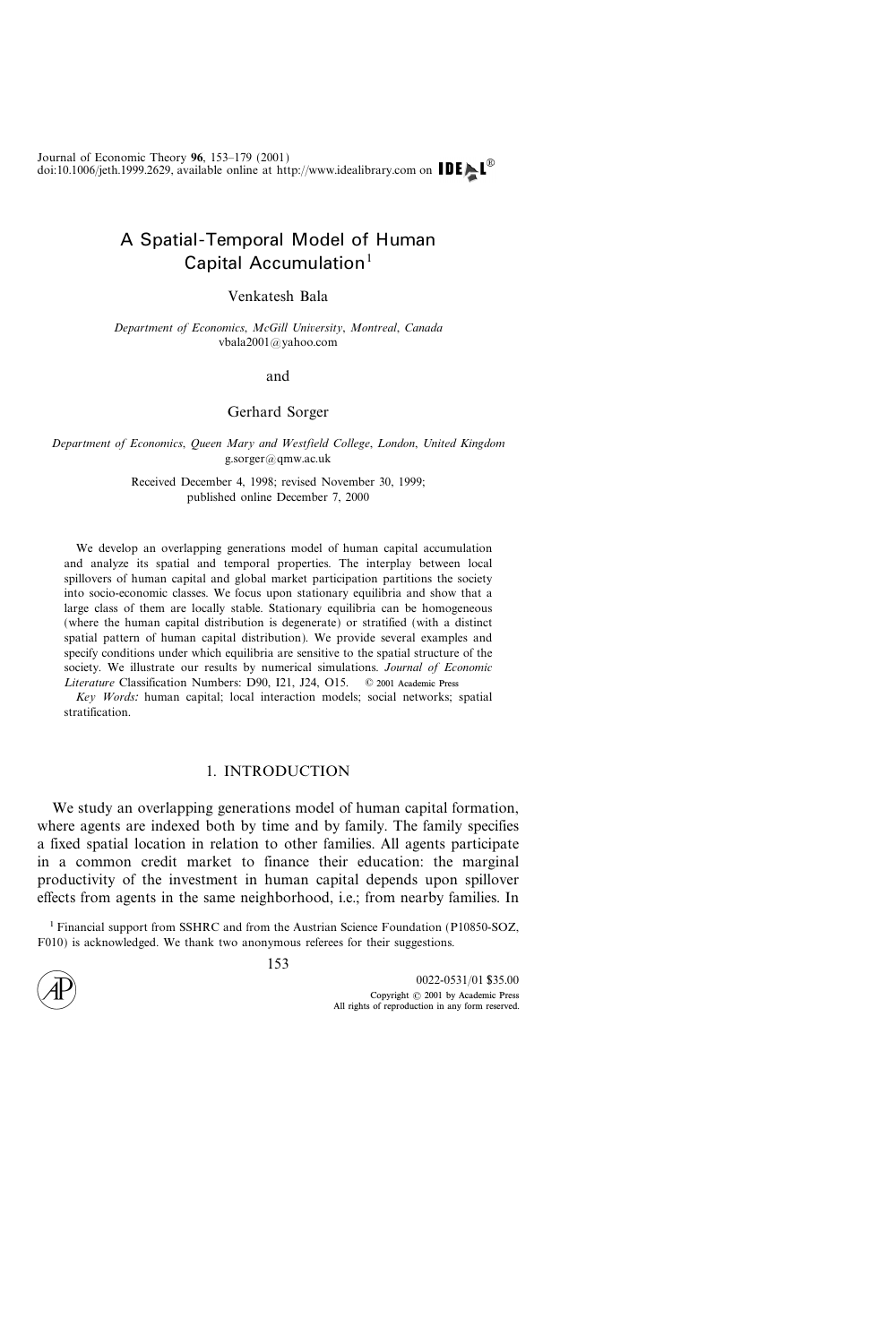this setting we investigate existence, uniqueness, local stability, and spatial attributes of equilibria.

Our framework combines common markets for labor and educational credit with local externalities which affect the incentives of market participants. The rationale for the latter arises from empirical studies in different contexts (see, e.g.,  $[7-10, 14, 15, 19, 21]$ ) which indicate that human capital formation is qualitatively very different from the accumulation of physical capital. Specifically, the manner in which an agent acquires skills, education, and training is influenced by complex patterns of interaction with other agents in the society. Such influences are often collectively referred to as "social spillovers" and include role model effects, the benefits provided by social networks, as well as externalities due to activities which adversely affect the quality of education (such as crime).

For a parametric class of CES utility functions we show that, given any spatial configuration of human capital, there is a unique interest rate which clears the credit market (Proposition 1). The equilibrium rate of interest creates multiple socio-economic classes. Those agents who received high levels of local spillovers in their youth become "managers": they borrow to finance their education, and have high levels of human capital and income when old. A second class is comprised of "workers," who receive small spillover benefits when young. Such agents prefer to work throughout their lives and lend some of what they earn while young to the aspiring members of the managerial class to finance their (i.e., the managers') education. Last, there may also be a group of agents who are indifferent between working and studying when young, and who have intermediate levels of human capital when old. Thus, we obtain an endogenous explanation of social classes, where agents self-select the classes they will belong to subsequently. The self-selection is based upon market incentives and upon the agents' initial "type," which is determined by the spillover benefits received when young.

Much of our subsequent analysis is focused upon stationary equilibria, where the interest rate on intertemporal borrowing and the spatial patterns of human capital and educational investment are reproduced in each generation. An important class of such equilibria are referred to as regular. In a regular equilibrium, no agent is indifferent between working and studying when young, so that agents either become managers or workers. We construct several examples of such equilibria. One is a poverty trap: if all families have low levels of human capital and the spillover effects are sufficiently small, each agent prefers not to invest in education when young. This maintains the low level of human capital and leads to a self-perpetuating outcome. We also construct examples of regular stationary equilibria which are spatially stratified under different specifications of the neighborhood structure of the society. An interesting point to note is that stratification